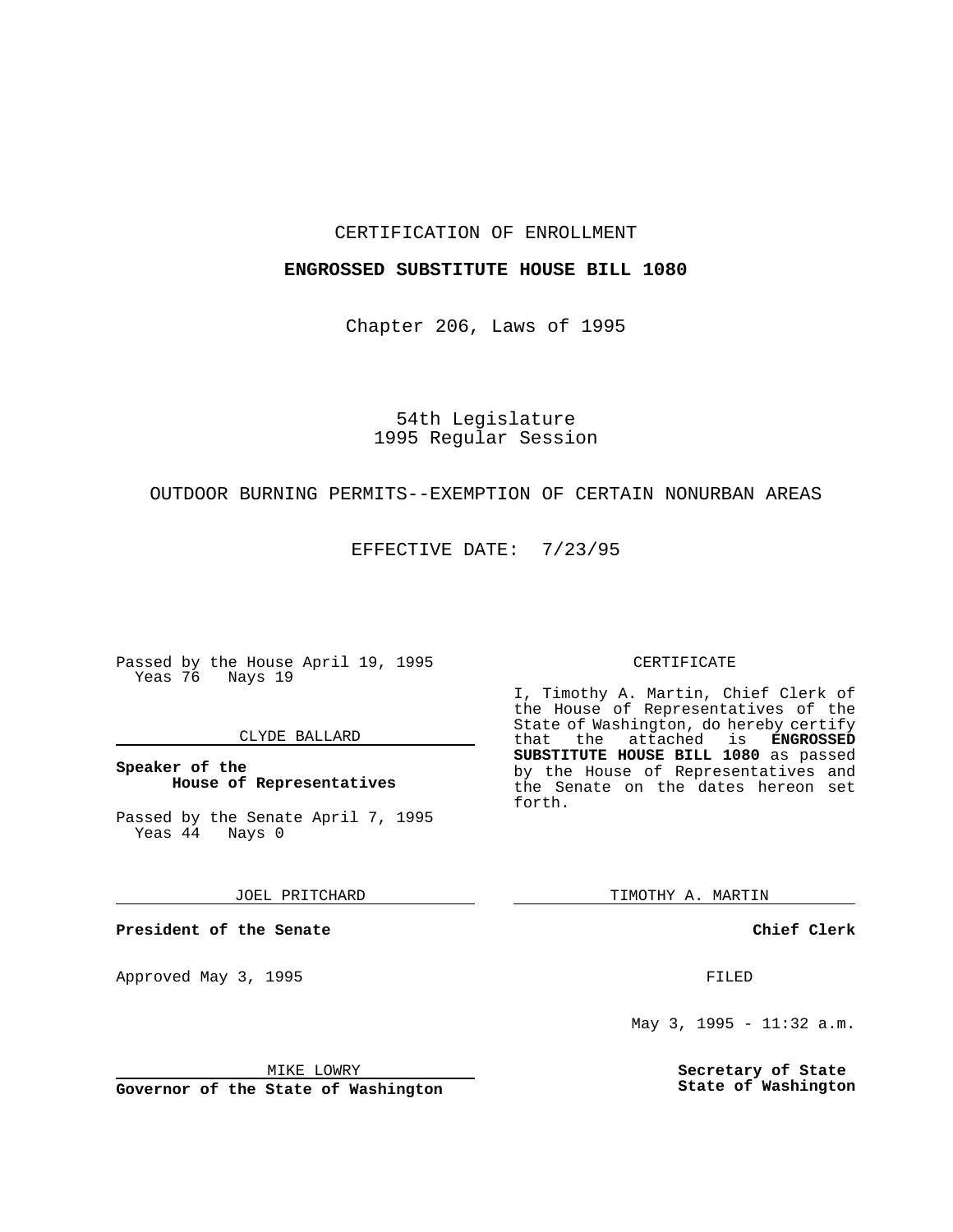## **ENGROSSED SUBSTITUTE HOUSE BILL 1080** \_\_\_\_\_\_\_\_\_\_\_\_\_\_\_\_\_\_\_\_\_\_\_\_\_\_\_\_\_\_\_\_\_\_\_\_\_\_\_\_\_\_\_\_\_\_\_

\_\_\_\_\_\_\_\_\_\_\_\_\_\_\_\_\_\_\_\_\_\_\_\_\_\_\_\_\_\_\_\_\_\_\_\_\_\_\_\_\_\_\_\_\_\_\_

## AS AMENDED BY THE SENATE

Passed Legislature - 1995 Regular Session

### **State of Washington 54th Legislature 1995 Regular Session**

**By** House Committee on Agriculture & Ecology (originally sponsored by Representatives Pennington, Chappell, McMorris, Carlson, Benton, McMahan, B. Thomas, Clements, Brumsickle, Boldt, Hatfield, Buck, Campbell, Delvin, Johnson, Sheldon, Mulliken, Kessler, Basich, Fuhrman, Morris, Huff, Honeyford, Chandler, Elliot, Schoesler and Sheahan)

Read first time 02/10/95.

1 AN ACT Relating to exempting certain nonurban areas from outdoor 2 burning permit requirements; and amending RCW 70.94.745.

3 BE IT ENACTED BY THE LEGISLATURE OF THE STATE OF WASHINGTON:

4 **Sec. 1.** RCW 70.94.745 and 1991 c 199 s 401 are each amended to 5 read as follows:

 (1) It shall be the responsibility and duty of the department of natural resources, department of ecology, department of agriculture, fire districts, and local air pollution control authorities to establish, through regulations, ordinances, or policy, a limited 10 burning permit program ((for the people of this state, consisting of a 11 one-permit system, until such time as)).

12 (2) The permit program shall apply to residential and land clearing 13 burning in the following areas:

14 (a) In the nonurban areas of any county with an unincorporated 15 population of greater than fifty thousand; and

16 (b) In any city and urban growth area that is not otherwise 17 prohibited from burning pursuant to RCW 70.94.743.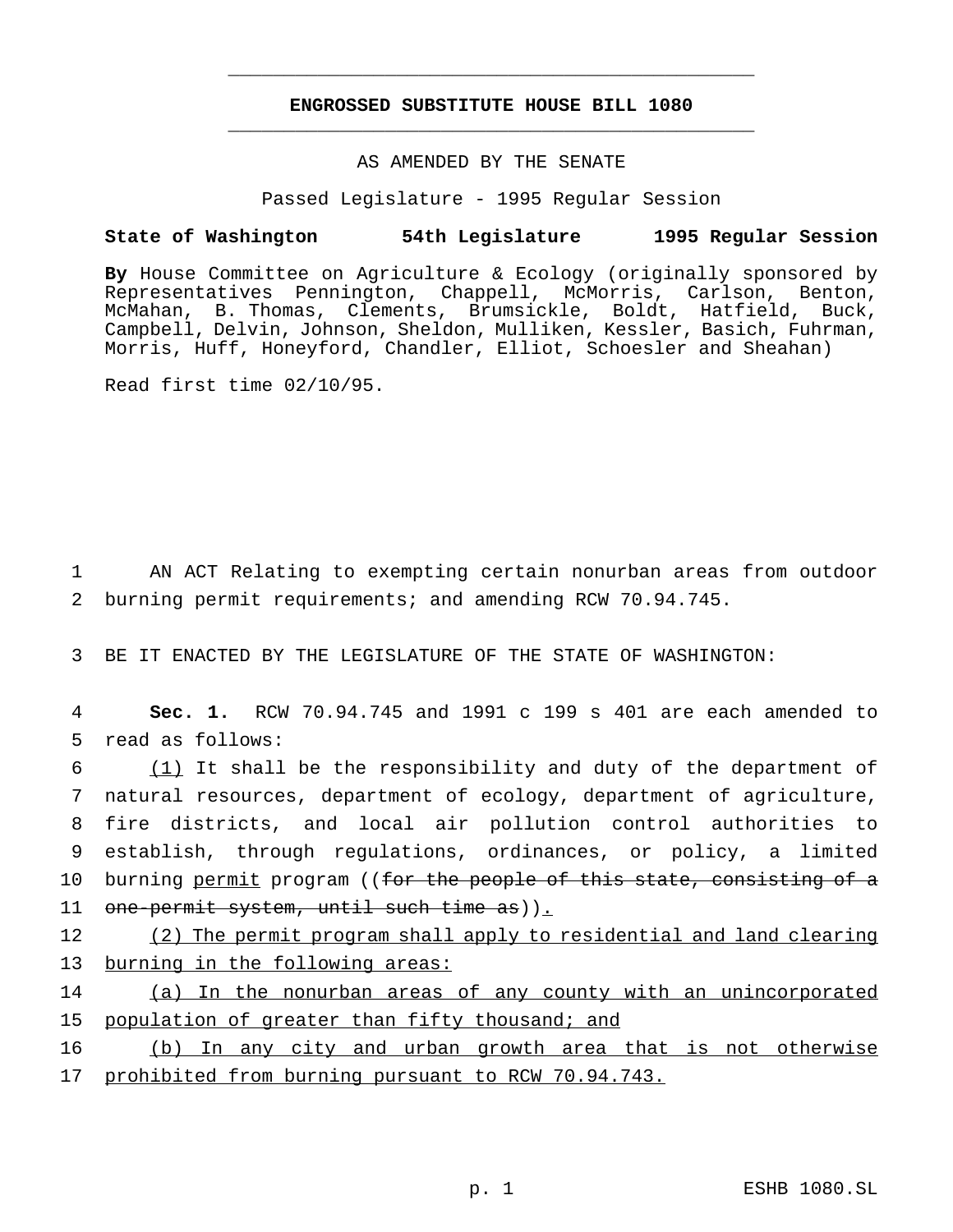(3) The permit program shall apply only to land clearing burning in the nonurban areas of any county with an unincorporated population of less than fifty thousand.

 (4) The permit program may be limited to a general permit by rule, 5 or by verbal, written, or electronic approval by the permitting entity. (5) Notwithstanding any other provision of this section, neither a permit nor the payment of a fee shall be required for outdoor burning for the purpose of disposal of tumbleweeds blown by wind. Such burning shall not be conducted during an air pollution episode or any stage of 10 impaired air quality declared under RCW 70.94.714. This subsection (5) shall only apply within counties with a population less than 250,000. (6) Burning shall be prohibited in an area when an alternate 13 technology or method( $(\theta)$ ) of disposing of the organic refuse ((have 14 been developed that are)) is available, reasonably economical, and less harmful to the environment. It is the policy of this state to foster and encourage development of alternate methods or technology for disposing of or reducing the amount of organic refuse.

 (7) Incidental agricultural burning must be allowed without 19 applying for any permit and without the payment of any fee if:

 (a) The burning is incidental to commercial agricultural activities;

 (b) The operator notifies the local fire department within the area 23 where the burning is to be conducted;

(c) The burning does not occur during an air pollution episode or

any stage of impaired air quality declared under RCW 70.94.715; and

26 (d) Only the following items are burned:

(i) Orchard prunings;

 (ii) Organic debris along fence lines or irrigation or drainage ditches; or

(iii) Organic debris blown by wind.

(8) As used in this section, "nonurban areas" are unincorporated

 areas within a county that is not designated as an urban growth area under chapter 36.70A RCW.

 (9) Nothing in this section shall require fire districts to enforce air quality requirements related to outdoor burning, unless the fire 36 district enters into an agreement with the department of ecology, department of natural resources, a local air pollution control

authority, or other appropriate entity to provide such enforcement.